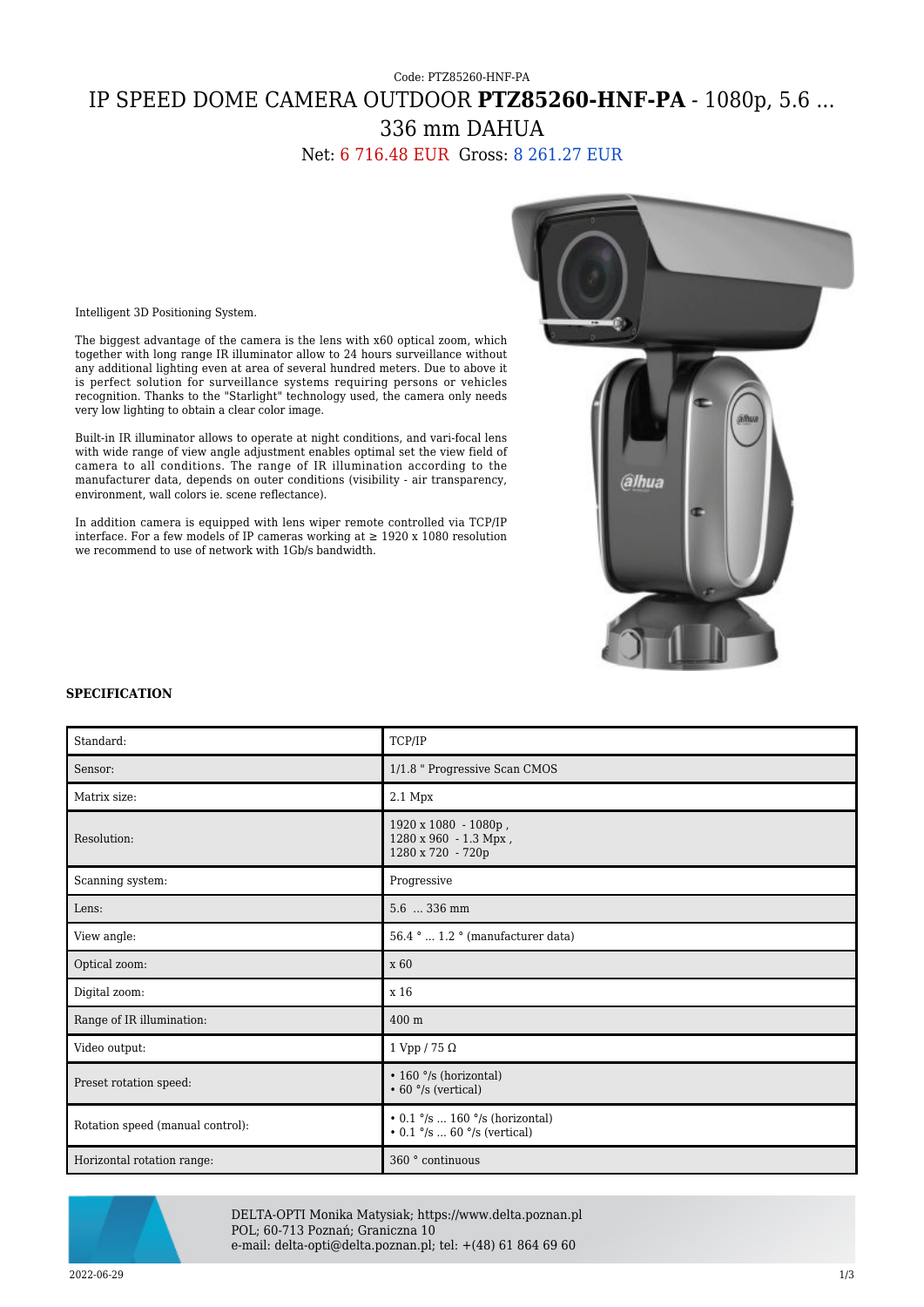| Vertical rotation range:       | -90 $^{\circ}$ $\ldots$ 45 $^{\circ}$                                                                                                                                                                                                                                                                                                                                                                                                                                                                                                                                                                                                                                                                                                                                                                          |
|--------------------------------|----------------------------------------------------------------------------------------------------------------------------------------------------------------------------------------------------------------------------------------------------------------------------------------------------------------------------------------------------------------------------------------------------------------------------------------------------------------------------------------------------------------------------------------------------------------------------------------------------------------------------------------------------------------------------------------------------------------------------------------------------------------------------------------------------------------|
| RS-485 interface:              | ✓                                                                                                                                                                                                                                                                                                                                                                                                                                                                                                                                                                                                                                                                                                                                                                                                              |
| Protocols:                     | Pelco-D, Pelco-P, DH-SD Auto detection                                                                                                                                                                                                                                                                                                                                                                                                                                                                                                                                                                                                                                                                                                                                                                         |
| Number of presets:             | 300                                                                                                                                                                                                                                                                                                                                                                                                                                                                                                                                                                                                                                                                                                                                                                                                            |
| Horizontal scan:               | ✓                                                                                                                                                                                                                                                                                                                                                                                                                                                                                                                                                                                                                                                                                                                                                                                                              |
| Route settings:                | 8                                                                                                                                                                                                                                                                                                                                                                                                                                                                                                                                                                                                                                                                                                                                                                                                              |
| Image compression method:      | H.265 / H.264H / H.264B / H.264 / MJPEG                                                                                                                                                                                                                                                                                                                                                                                                                                                                                                                                                                                                                                                                                                                                                                        |
| Alarm inputs / outputs:        | 7/2                                                                                                                                                                                                                                                                                                                                                                                                                                                                                                                                                                                                                                                                                                                                                                                                            |
| Audio:                         | • 1 Audio input<br>• 1 Audio output<br>• Bi-directional audio streaming support                                                                                                                                                                                                                                                                                                                                                                                                                                                                                                                                                                                                                                                                                                                                |
| Main stream frame rate:        | 1  25 fps - 1080p                                                                                                                                                                                                                                                                                                                                                                                                                                                                                                                                                                                                                                                                                                                                                                                              |
| Network interface:             | 10/100 Base-T (RJ-45)                                                                                                                                                                                                                                                                                                                                                                                                                                                                                                                                                                                                                                                                                                                                                                                          |
| Network protocols:             | IPv4/IPv6, HTTP, HTTPS, IEEE 802.1x, QoS, FTP, SMTP, UPnP,<br>SNMPv1/v2c/v3(MIB-2), DNS, DDNS, NTP, RTSP, RTP, TCP/IP, UDP, IGMP, ICMP,<br>DHCP, PPPoE                                                                                                                                                                                                                                                                                                                                                                                                                                                                                                                                                                                                                                                         |
| <b>WEB</b> Server:             | Built-in, NVR compliance                                                                                                                                                                                                                                                                                                                                                                                                                                                                                                                                                                                                                                                                                                                                                                                       |
| Max. number of on-line users:  | 20                                                                                                                                                                                                                                                                                                                                                                                                                                                                                                                                                                                                                                                                                                                                                                                                             |
| ONVIF:                         | ✓                                                                                                                                                                                                                                                                                                                                                                                                                                                                                                                                                                                                                                                                                                                                                                                                              |
| Mobile phones support:         | Port no.: 37777 or access by a cloud (P2P)<br>• Android: Free application DMSS<br>• iOS (iPhone): Free application DMSS                                                                                                                                                                                                                                                                                                                                                                                                                                                                                                                                                                                                                                                                                        |
| Default IP address:            | 192.168.1.108                                                                                                                                                                                                                                                                                                                                                                                                                                                                                                                                                                                                                                                                                                                                                                                                  |
| Default admin user / password: | $admin / -$                                                                                                                                                                                                                                                                                                                                                                                                                                                                                                                                                                                                                                                                                                                                                                                                    |
| Web browser access ports:      | 80, 37777                                                                                                                                                                                                                                                                                                                                                                                                                                                                                                                                                                                                                                                                                                                                                                                                      |
| PC client access ports:        | 37777                                                                                                                                                                                                                                                                                                                                                                                                                                                                                                                                                                                                                                                                                                                                                                                                          |
| Mobile client access ports:    | 37777                                                                                                                                                                                                                                                                                                                                                                                                                                                                                                                                                                                                                                                                                                                                                                                                          |
| Port ONVIF:                    | 80                                                                                                                                                                                                                                                                                                                                                                                                                                                                                                                                                                                                                                                                                                                                                                                                             |
| RTSP URL:                      | rtsp://admin.hasbo $@192.168.1.108.554/cam/realmonitor?channel=1$ &subtype=0 -<br>Main stream<br>rtsp://admin.hasho@192.168.1.108:554/cam/realmonitor?channel=1&subtype=1 - Sub<br>stream                                                                                                                                                                                                                                                                                                                                                                                                                                                                                                                                                                                                                      |
| Memory card slot:              | Micro SD memory cards up to 256GB support (possible local recording)                                                                                                                                                                                                                                                                                                                                                                                                                                                                                                                                                                                                                                                                                                                                           |
| Main features:                 | • WDR - 120 dB - Wide Dynamic Range<br>· 2D-DNR, 3D-DNR - Digital Noise Reduction<br>• F-DNR (Defog) - Reduction of image noise caused by precipitation<br>• BLC/HLC - Back Light / High Light Compensation<br>• EIS - Electronic Image Stabilization<br>• ROI - improve the quality of selected parts of image<br>• Day/Night mode (color/b&w/auto)<br>• ICR - Movable InfraRed filter<br>• WB - White Balance (ATW/AWB/manual/indoor/outdoor)<br>• Motion Detection<br>• Configurable Privacy Zones - 24<br>• AGC - Automatic Gain Control<br>• Sharpness - sharper image outlines<br>• Lens wiper remotely controlled via TCP/IP<br>• IVS analysis : Intelligent Object Tracking, crossing the line (tripwire), intrusion,<br>abandoned/missing object, scene changing, Face recognition, metadata support, |
|                                | classification of people and vehicles, Filtering of false alarms based on the<br>recognition of persons and vehicles (tripwire, intrusion)                                                                                                                                                                                                                                                                                                                                                                                                                                                                                                                                                                                                                                                                     |



DELTA-OPTI Monika Matysiak; https://www.delta.poznan.pl POL; 60-713 Poznań; Graniczna 10 e-mail: delta-opti@delta.poznan.pl; tel: +(48) 61 864 69 60